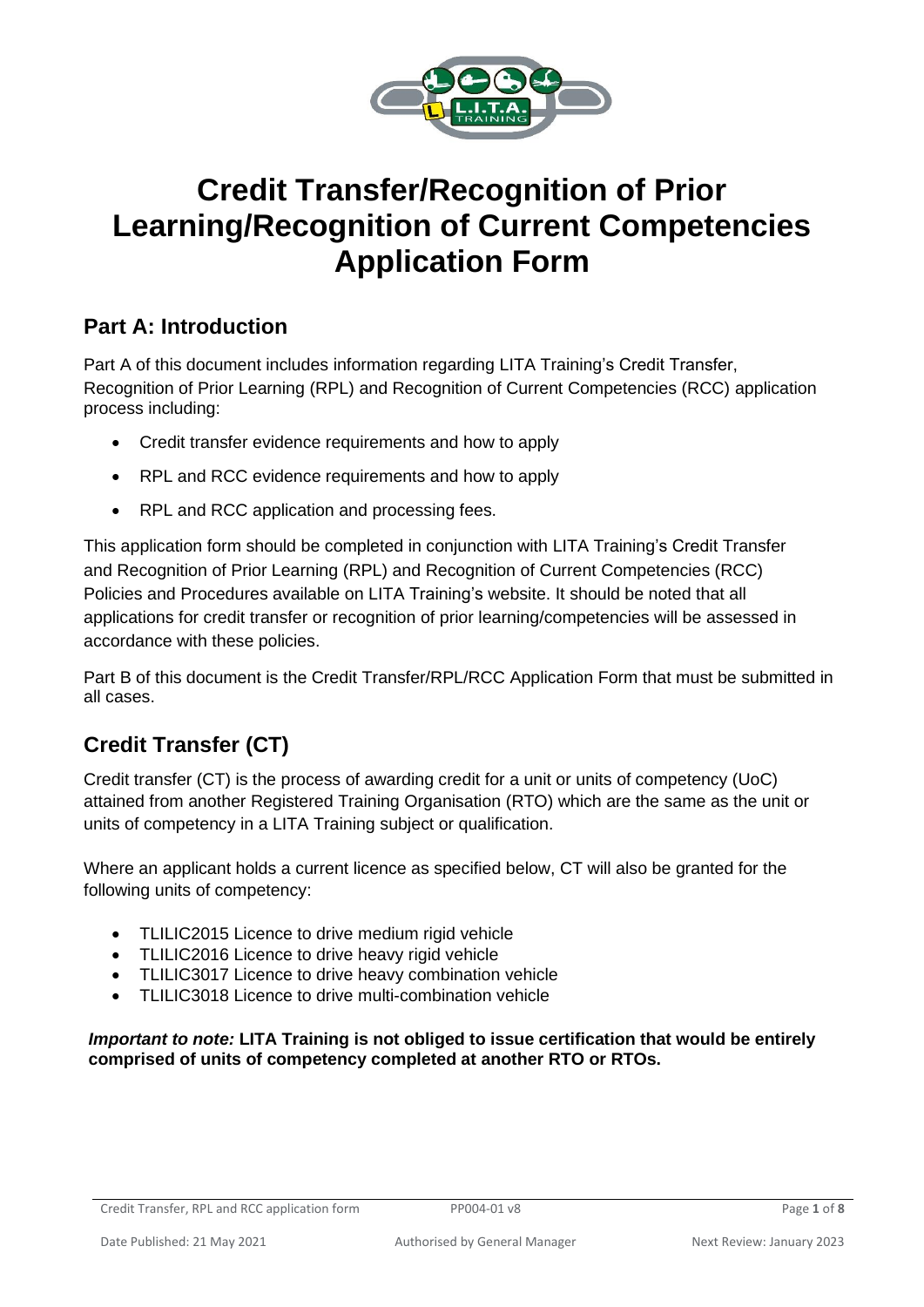#### **CT evidence requirements**

Applicants/students are required to provide certified copies of any relevant qualification certificates or statements of attainment listing the unit(s) of competency for which they are seeking credit transfer. Refer to the certification list.

Applicants/students are required to provide a current licence for any licencing unit(s) of competency for which they are seeking credit transfer.

#### **How to apply for credit transfer**

1. Review the course or subject outline for your proposed course or qualification, which includes the units of competency delivered in each subject or course. If you have been awarded the same unit/s of competency in your prior study or hold a current truck licence against specific licencing unit/s, you are eligible for a credit.

LITA Training's course or subject outlines can be found under the 'Training' tab of the specific subject or course on the LITA Training website.

2. Complete the Form (Part B) and return to [LITA Training's General Manager](mailto:rpl@kaplan.edu.au) along with a certified copy of your qualification certificate or statement of attainment and/or current vehicle licence.

**Note: CT outcomes will be communicated to you via email within two to three business days upon receipt of your complete Form and supporting evidence.**

## **Recognition of Prior Learning (RPL) and Recognition of Current Competencies (RCC)**

Recognition of Prior Learning (RPL) and Recognition of Current Competencies (RCC) is an assessment process that assesses the competency(ies) of an applicant which may have been acquired through formal, non-formal and informal learning as well as through current work duties or personal experiences, which have been undertaken in the past 3 years.

Please note – for some units, such as those against South Australian licencing requirements, RPL/RCC may not be available: please ask one of the LITA Training staff members for further detail.

When an RPL/RCC application is assessed, the assessor is making a judgment on the applicant's skills and knowledge to meet the requirements of units of competency with a variety of evidence. If a student is unable to provide sufficient evidence to meet the requirements of the units of competency, they may need to consider other training and assessment options.

Formal, non-formal and informal learning can be defined as:

| Formal<br>learning     | refers to learning that takes place through a structured program of instruction and is linked<br>to the attainment of an AQF qualification or statement of attainment (for example, a<br>certificate, diploma or university degree)                                                 |
|------------------------|-------------------------------------------------------------------------------------------------------------------------------------------------------------------------------------------------------------------------------------------------------------------------------------|
| Non-formal<br>learning | refers to learning that takes place through a structured program of instruction, but does not<br>lead to the attainment of an AQF qualification or statement of attainment (for example, in<br>house professional development programs conducted by a business)                     |
| Informal<br>learning   | refers to learning that results through experience of work-related, social, family, hobby or<br>leisure activities (for example the acquisition of interpersonal skills developed through<br>several years as an active member of an industry association or club, such as Rotary). |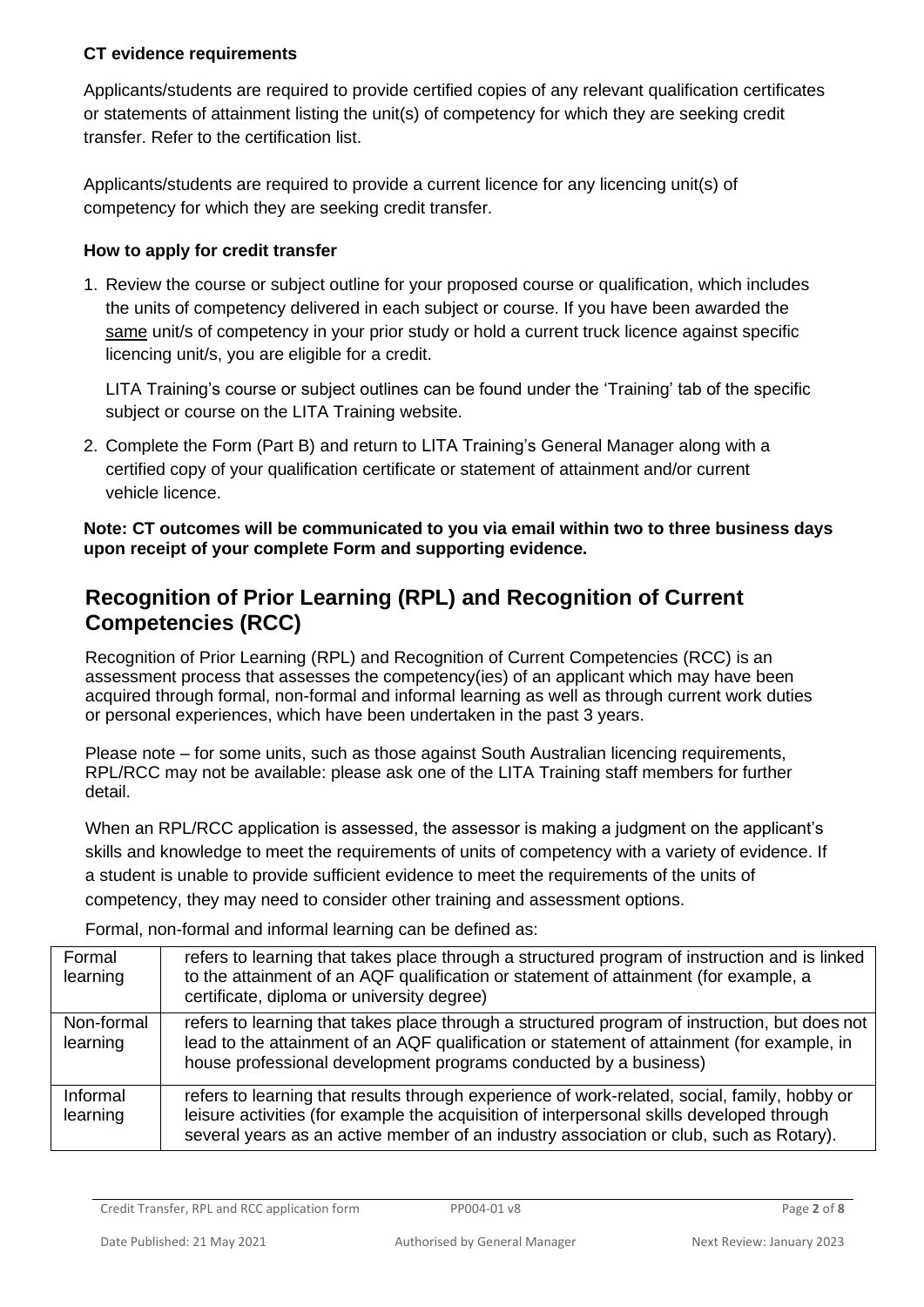#### **RPL/RCC evidence requirements**

Applicants/students are required to provide evidence of their skills and knowledge to meet the requirements of the units of competency for which they are seeking RPL/RCC.

The RPL/RCC evidence requirements will vary between subjects and or courses. Specific evidence requirements for each qualification or course can be found in the qualification **specific RPL/RCC Kit** made available to the applicant upon commencement of the RPL/RCC process. This Form serves to assist the applicant to consider and apply for RPL/RCC through an 'expression of interest' initial step – once it is lodged, a LITA Training staff member will contact you and provide the appropriate RPL/RCC Kit for you to complete.

Applicants/students should note that all evidence submitted for a RPL/RCC application must be the student's own original work. LITA Training may deny any application for RPL/RCC that is found to be based on the work of another person or which potential copyright infringements are evident in the material submitted for RPL/RCC.

As an Registered Training Organisation (RTO), LITA Training is required to assess RPL/RCC evidence documentation by the following criteria:

| <b>Criteria</b> | <b>Description</b>                                                                                                                                                                                                                                                                                                                                                                                                           |
|-----------------|------------------------------------------------------------------------------------------------------------------------------------------------------------------------------------------------------------------------------------------------------------------------------------------------------------------------------------------------------------------------------------------------------------------------------|
| Validity        | The student's evidence submitted must be directly relevant to the units of<br>competency in the subject/s.                                                                                                                                                                                                                                                                                                                   |
| Sufficiency     | The quantity of evidence submitted must be sufficient to clearly demonstrate<br>competence in the subject/s. If further evidence is required, LITA Training will<br>contact the applicant to request additional documentation.                                                                                                                                                                                               |
| Authenticity    | The evidence provided must be clearly identifiable as belonging to the candidate.<br>LITA Training may take additional steps to determine documentation is genuine,<br>including; contacting education providers or employers to verify the authenticity of<br>the evidence provided.                                                                                                                                        |
| Currency        | The evidence submitted must demonstrate competency against the current<br>Vocational Education standards at the time of the assessment. A LITA Training<br>assessor will determine whether the evidence provided is recent enough to be<br>'current' evidence. This does not mean evidence that is not recent is not valid,<br>however, LITA Training must be able to establish currency with the documentation<br>provided. |

#### **How to apply for RPL/RCC**

1. Review the course or subject outline for your proposed course or qualification, which includes the units of competency, topics and learning outcomes delivered in each subject or course. If you believe your prior study or experience could be relevant to your qualification/course, you may be eligible for RPL/RCC in your intended course of study.

LITA Training's course or subject outlines can be found under the 'Training' tab of the specific subject or course on the LITA Training website.

- 2. If you believe you are eligible for RPL/RCC, contact LITA Training on 08) 8735 1474 and request the relevant qualification RPL/RCC Kit for the course or subject. This document will include detailed information on the evidence you will need to provide with your application
- 3. Review and complete the Form (Part B) and RPL/RCC Kit and return to LITA Training's General Manager, who will only proceed with your RPL/RCC request if both your Form and RPL/RCC Kit are complete.

Credit Transfer, RPL and RCC application form PP004-01 v8 Page 3 of 8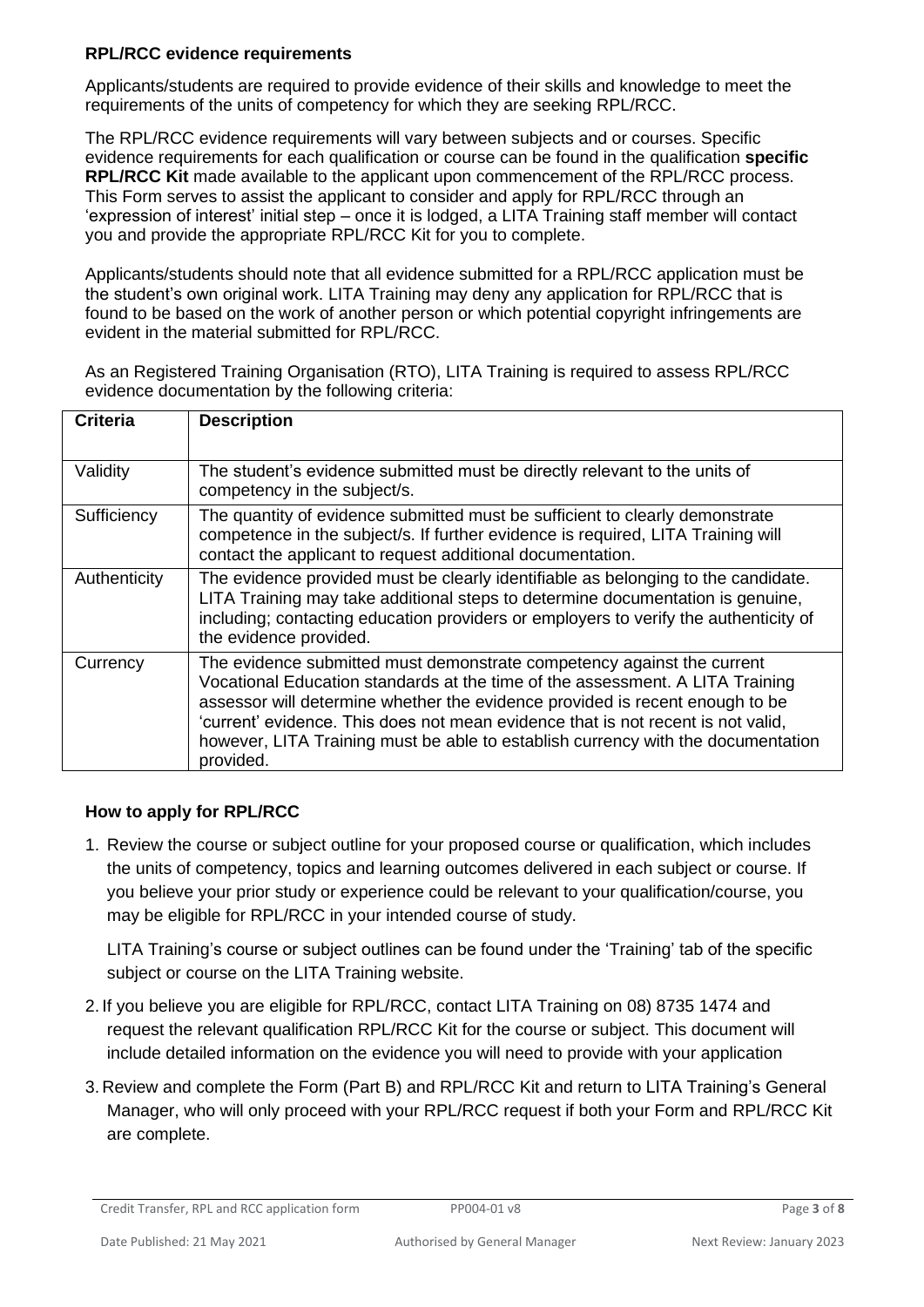#### **Important to note**

- Applicable fee(s) apply: refer RPL/RCC Fees section below.
- Your RPL/RCC outcome, including any requests for further information/demonstration, will be communicated to you via email within three to five business days upon receipt of your complete Form and RPL/RCC Kit and supporting evidence.
- You may be requested to participate in a 'competency conversation' with one of LITA Training's trainers/assessors in order to provide further detail.
- You may be required to participate in demonstration activity/ies with one of LITA Training's trainers/assessors in order to confirm your skills.

#### **RPL fees:**

- **for LITA members - \$98 per hour (exc assessor travel expenses)**
- **for non-LITA members - \$115.50 per hour (exc assessor travel expenses)**

#### *Note:*

- LITA Training will only apply a successful RPL outcome against the student's record once all RPL/RCC fees have been paid.
- A successful RPL/RCC outcome will be valid for 12 weeks from LITA Training notifying the student of the outcome. If the student does not finalise the application and pay the applicable fees within 12 weeks, LITA Training reserves the right to review the original RPL/RCC outcome.
- If the student contacts LITA Training at a later date (that is greater than 12 weeks from the RPL/RCC notification date) and wishes to resume the RPL application, additional fees will apply, based on the RPL/RCC fee hourly rate.

#### **Contact us**

If you have any questions regarding RPL/RCC please contact LITA Training on 08) 8735 1474 with your enquiry.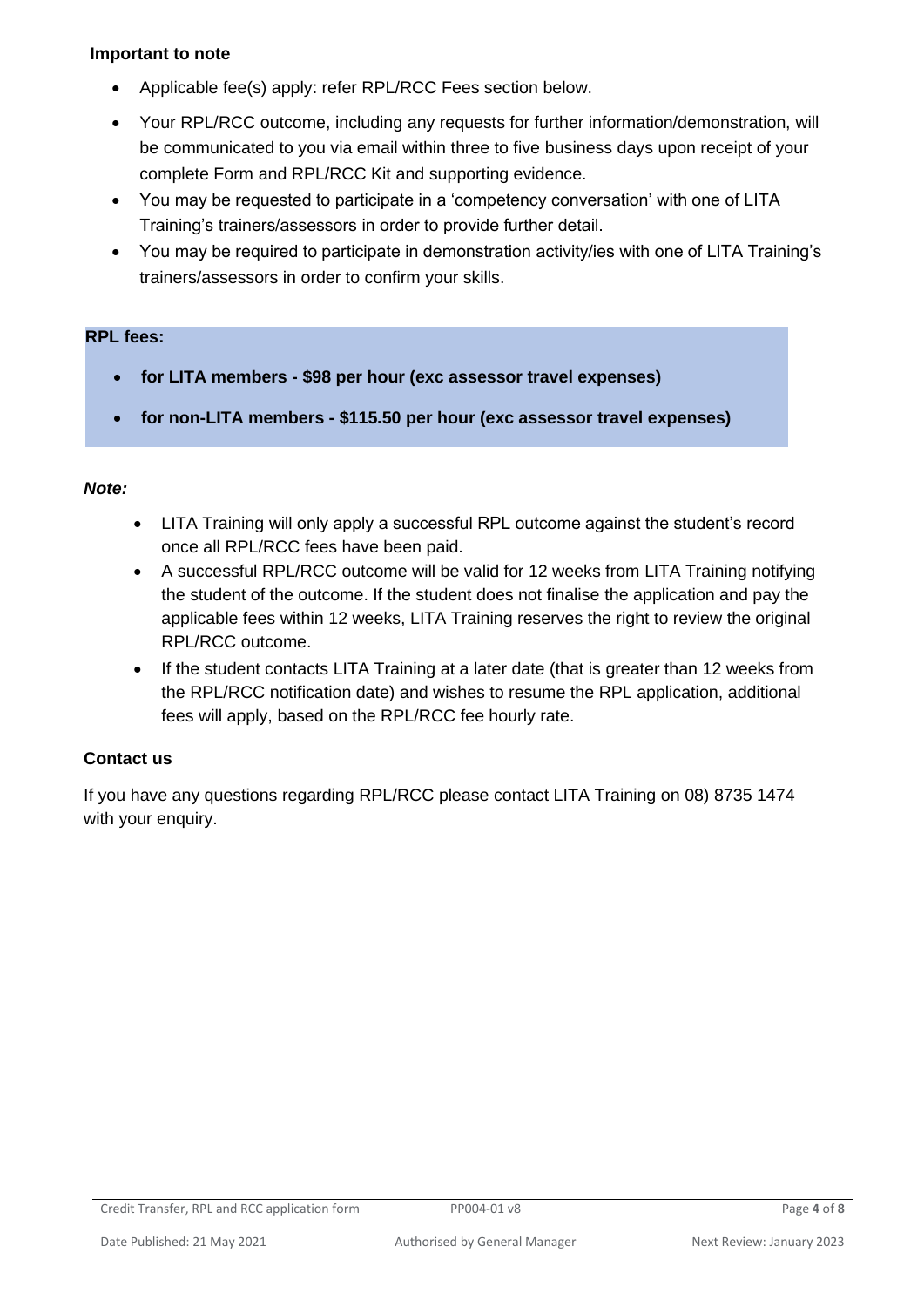## **Part 2: Credit Transfer & Recognition of Prior Learning/Competencies Application Form**

**SECTION 1: REQUIRED PERSONAL DETAILS**

| Title:<br>Mr $\Box$ Ms $\Box$ Mrs $\Box$ Miss $\Box$ Dr $\Box$ Other (please specify): __ |           |        |        |        |  |                |  |           |  |  |  |
|-------------------------------------------------------------------------------------------|-----------|--------|--------|--------|--|----------------|--|-----------|--|--|--|
| Unique student identifier                                                                 |           |        |        |        |  |                |  |           |  |  |  |
| (USI) number                                                                              |           |        |        |        |  |                |  |           |  |  |  |
| Personal ID (if                                                                           |           |        |        |        |  |                |  |           |  |  |  |
| issued by RTO):                                                                           |           |        |        |        |  |                |  |           |  |  |  |
| First name:                                                                               |           |        |        |        |  | Middle         |  |           |  |  |  |
|                                                                                           | names(s)  |        |        |        |  |                |  |           |  |  |  |
| Last name(s):                                                                             |           |        |        |        |  | Preferred      |  |           |  |  |  |
|                                                                                           |           |        |        |        |  | name:          |  |           |  |  |  |
| Gender:                                                                                   | Male<br>П | $\Box$ | Female |        |  | Date of birth: |  |           |  |  |  |
| <b>Contact details</b>                                                                    |           |        |        |        |  |                |  |           |  |  |  |
| Phone Number:                                                                             | Mobile:   |        |        | Other: |  |                |  |           |  |  |  |
| Email:                                                                                    |           |        |        |        |  |                |  |           |  |  |  |
| Permanent residential address (Compulsory)                                                |           |        |        |        |  |                |  |           |  |  |  |
| Street address:                                                                           |           |        |        |        |  |                |  |           |  |  |  |
| Suburb:                                                                                   |           |        |        |        |  | State:         |  | Postcode: |  |  |  |
| <b>Business details</b>                                                                   |           |        |        |        |  |                |  |           |  |  |  |
| <b>Business name:</b>                                                                     |           |        |        |        |  |                |  |           |  |  |  |
| Street address:                                                                           |           |        |        |        |  |                |  |           |  |  |  |
| Suburb:                                                                                   |           |        |        |        |  | State:         |  | Postcode: |  |  |  |

\* It is a Commonwealth government requirement that every student has a unique student identifier (USI) to obtain their Statement of Attainment or qualification from their RTO when undertaking nationally recognised training in Australia. LITA Training is required by law to collect and report USIs to the Australian Government.

You can obtain further information about this process at [www.usi.gov.au.](http://www.usi.gov.au/)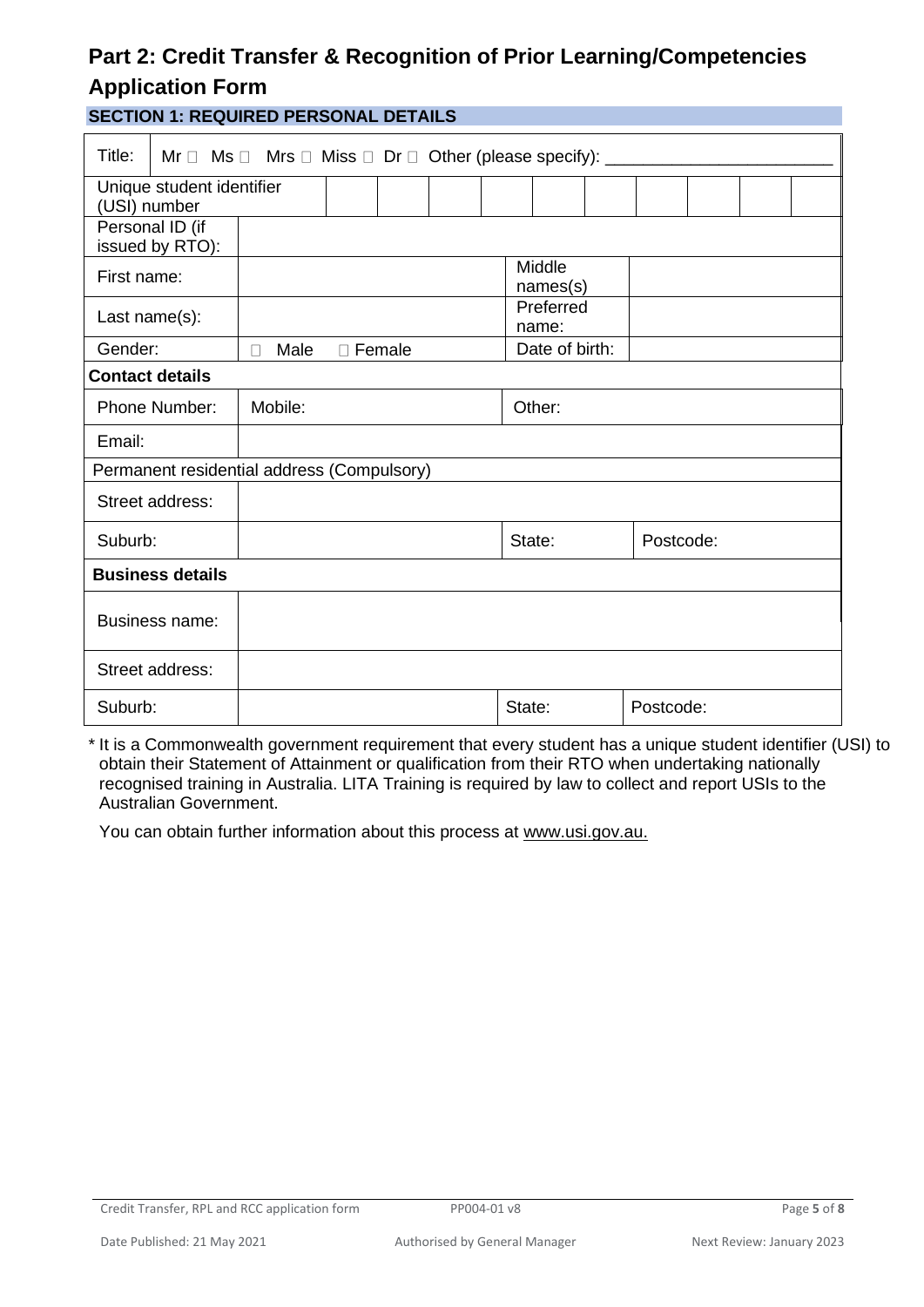| <b>SECTION 2: CT/RPL/RCC DETAIL</b>              |                       |                                                               |
|--------------------------------------------------|-----------------------|---------------------------------------------------------------|
| Course/subject                                   | Seeking<br>CT/RPL/RCC | Evidence provided                                             |
| e.g. AHCMOM213 Operate and maintain<br>chainsaws | CT                    | Certified copy of Statement of Attainment<br>from RTO         |
| e.g. AHCMOM213 Operate and maintain<br>chainsaws | <b>RPL/RCC</b>        | an RPL/RCC Kit will be provided to you for<br>your completion |
|                                                  |                       |                                                               |
|                                                  |                       |                                                               |
|                                                  |                       |                                                               |
|                                                  |                       |                                                               |
|                                                  |                       |                                                               |
|                                                  |                       |                                                               |

#### **SECTION 3: PAYMENT DETAILS**

We can only accept credit card payments for this Service

| Total indicative fee                                           |                                                                                                                                                                                                                                                                                                                                                                                                 |                 |    |  |  |  |  |
|----------------------------------------------------------------|-------------------------------------------------------------------------------------------------------------------------------------------------------------------------------------------------------------------------------------------------------------------------------------------------------------------------------------------------------------------------------------------------|-----------------|----|--|--|--|--|
| (the final fee will be confirmed after services are completed) |                                                                                                                                                                                                                                                                                                                                                                                                 |                 | \$ |  |  |  |  |
|                                                                |                                                                                                                                                                                                                                                                                                                                                                                                 |                 |    |  |  |  |  |
| Credit card<br>payment                                         | We take your privacy seriously: LITA Training is unable to accept credit card<br>details via email or in a word/pdf document format. If you wish to make a<br>payment by credit card, please indicate how you would like to pay below. We<br>will contact you once your invoice is ready to arrange payment over the<br>phone. A copy of the invoice and receipt upon payment will be provided. |                 |    |  |  |  |  |
|                                                                | I wish to pay by:                                                                                                                                                                                                                                                                                                                                                                               |                 |    |  |  |  |  |
|                                                                | <b>Master Card</b>                                                                                                                                                                                                                                                                                                                                                                              |                 |    |  |  |  |  |
|                                                                | Visa                                                                                                                                                                                                                                                                                                                                                                                            |                 |    |  |  |  |  |
|                                                                | $\Box$ Amex (additional 2.5% surcharge)                                                                                                                                                                                                                                                                                                                                                         |                 |    |  |  |  |  |
| Contact<br>name:                                               |                                                                                                                                                                                                                                                                                                                                                                                                 | Contact number: |    |  |  |  |  |

#### **SECTION 4: PRIVACY NOTICE AND STUDENT DECLARATION**

#### **Privacy notice**

LITA Training collects your personal information (including your name, address, date of birth and other identifying information) for the purpose of administering your enrolment in your chosen course(s) or program(s) of study. Your enrolment may not be processed or continued if you do not provide all of the information requested. We may disclose personal information about you in accordance with our privacy policy, including to third parties seeking to verify the qualification(s) attained through your prior study.

Our Privacy Policy contains detailed information about how we handle your personal information, how you can access and correct the personal information we hold about you or make a privacy complaint. You may contact the General Manager for more information. A copy of our Privacy Policy is available on our website.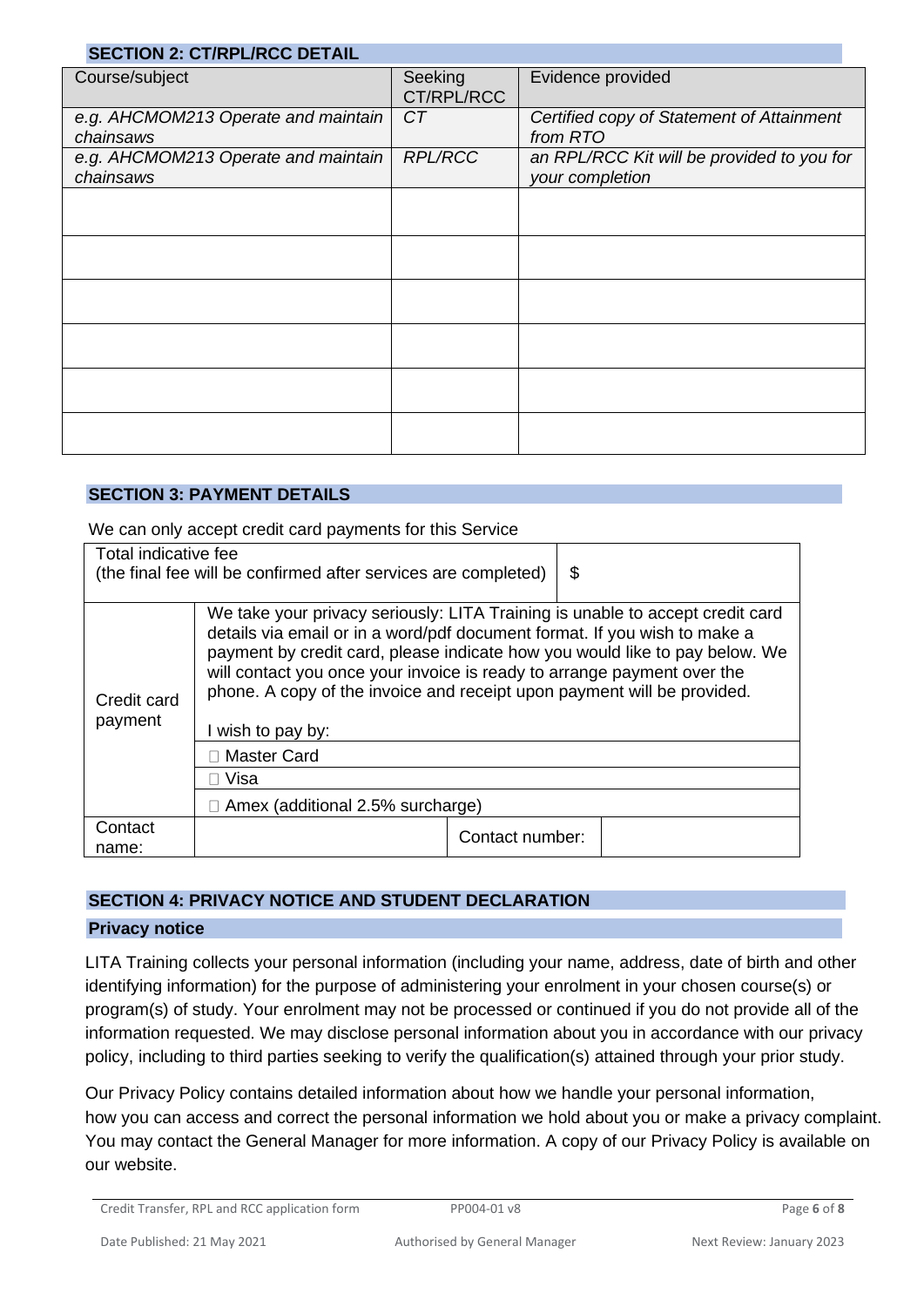#### **Student declaration**

I hereby declare:

- All supporting documentation provided is an accurate and truthful representation of my education and professional experience.
- I hold a copy of this application in its entirety including supporting documentation.
- I have not sent any original award documentation but I have sent certified copies of originals where I am applying for Credit Transfer.
- I will not hold LITA Training responsible for any lost or damaged documentation provided by me.
- I understand that I must complete and submit a RPL/RCC Kit as issued to me by LITA Training if I am seeking recognition of my prior learning or current competencies.
- I understand the documentation I have provided will not be returned (with the exception of RPL/RCC evidence that has not had confidential details removed).
- I have read and agree to abide by the relevant LITA Training policies.
- My signature below constitutes that the information provided is to the best of my knowledge true and correct, I consent to the collection, use and disclosure of my personal information in accordance with the Privacy Notice above, and I understand the items listed in this student declaration.

#### **Please note that if you are under the age of 18 years, a parent/guardian signature is required.**

Student name:

Student signature:

Parent/Guardian name:

Parent/Guardian signature:

Other Comments: